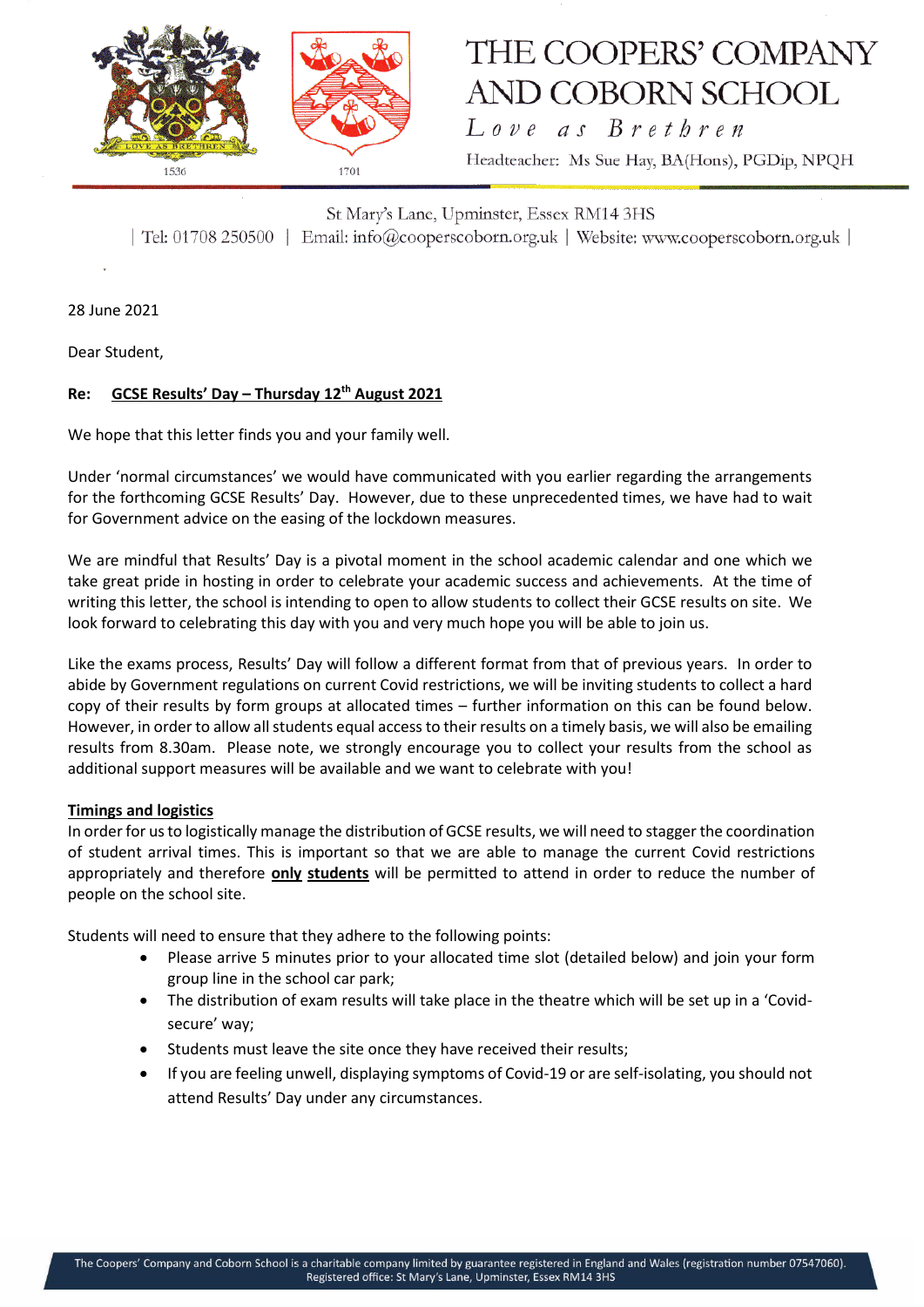| Form | <b>Form Tutor</b>      | Arrival Time * | Leave Site by Time * |
|------|------------------------|----------------|----------------------|
| 11.1 | Mrs. Ruth              | 8.30am         | 8.50am               |
| 11.2 | Mr. Lockwood           | 8.30am         | 8.50am               |
| 11.3 | Mrs. Davies            | 8.50am         | 9.10am               |
| 11.4 | Mr. Hoult              | 8.50am         | 9.10am               |
| 11.5 | Miss. Wood             | 9.10am         | 9.30am               |
| 11.6 | Mr. Meads              | 9.10am         | 9.30am               |
| 11.7 | Mr. Kinnaird           | 9.30am         | 9.50am               |
| 11.8 | Mrs. White / Mrs. Coen | 9.30am         | 9.50am               |

**\* We are operating Covid restrictions in school and following the latest Government guidance. Please help us keep the school community safe by observing the instructions given to you and relevant signage whilst on site. If you miss your arrival time, you may be asked to wait outside the school gate so that we can manage the numbers of students coming on and off the site at any one time. Arrival will be via the pedestrian gate closest to the pavilion. Departure will be via the visitor entrance gate into the car park.**

We appreciate that Government guidelines may be subject to change between now and Thursday  $12<sup>th</sup>$  August and therefore it would be nonsensical to not have a contingency measure in place should the school be unable to open. Furthermore, the process with enrolling at your desired sixth form establishment may differ from that of previous years. Taking this into consideration, we ask that you complete the "Results' Day" google form [\(CLICK HERE\)](https://forms.gle/36RBhknLb36F5gsx7) which can also be found on google classrooms, by no later than midday on **Monday 5th July 2021**. It is vital that you complete and submit the details requested to enable us to email a copy of your results to both your school and personal email account/s. You will receive an electronic copy of your results by no later than 9am.

Please note, GCSE results will be sent to both your school and personal email addresses. If you do not have a personal email account, you can nominate a representative to receive these on your behalf, but please make this clear when completing the form that you give consent to this. Without this, the electronic submission of your results may be delayed.

### **What happens if you are unhappy with your result?**

The Coopers' Company and Coborn School have been working hard to make sure students are issued with the correct grades on Results' Day. However, should you feel that an error has been made in determining your grade/s, you have the right to appeal. Full details regarding the appeals process will be sent out prior to Results' Day.

Ofqual and the exam boards have agreed to host an autumn series for any students who wish to re-sit in order to improve their grade/s. Exam boards will offer a full suite of subjects, with the same number and format of exams as in any normal series. Please note that these grades will be based on performance in the autumn exams papers only and will not include any 'non-examined assessment' (for example practical component in GCSE PE). Dates have yet to be finalised and further details regarding the resit process will be placed on the school website in early September 2021.

#### **Joining CCCS sixth form**

In your results envelope, you will also receive a letter notifying you if you have been accepted into The Coopers' Company and Coborn sixth form. Should you wish to change any of your subject choices, there will be an opportunity to have a face to face discussion in PE1 with Mrs. Harris (Assistant Headteacher i/c Timetabling and Curriculum Management) on  $12<sup>th</sup>$  August 2021 to discuss what options will be available to you. Mrs. Harris will only be available in the morning when you collect your results.